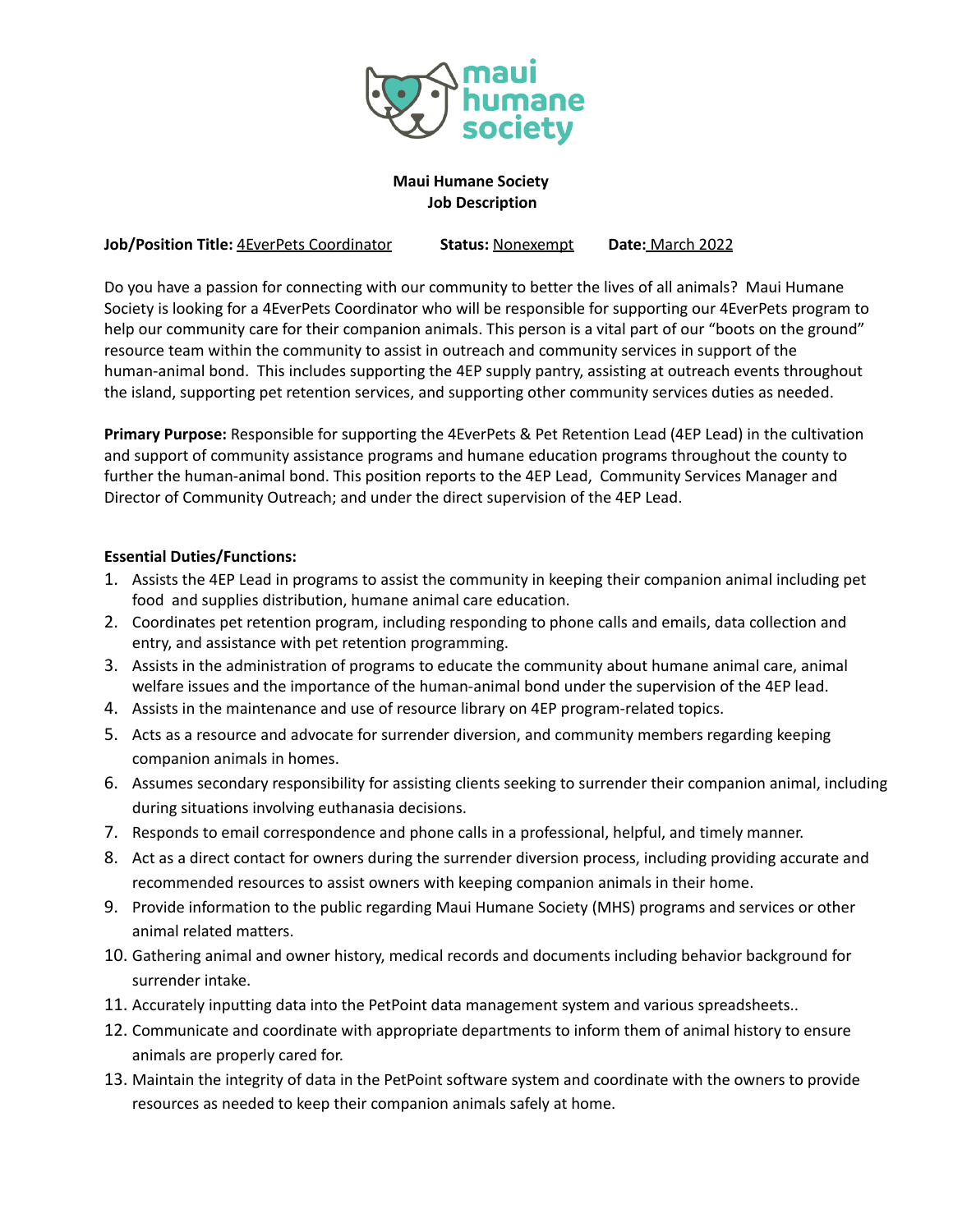

- 14. Under the direction of the 4EP Lead, responsible for 4EverPets purchasing, stocking of the 4Everpets Pantry and 4EverPets distribution.
- 15. Attends and participates in Community Outreach events as assigned by 4EP Lead.
- 16. Shares a positive and caring image of the Maui Humane Society to the public, including in all interactions with clients.
- 17. Participates in disaster preparedness and response activities for the shelter and community as it pertains to pet-related needs.
- 18. Interacts with co-workers and volunteers in an efficient and courteous manner to ensure a cooperative team environment amongst all departments.
- 19. Attends and participates in departmental and shelter meetings. Attends educational venues and webinars as recommended/approved.
- 20. Other duties as assigned.

**Working Conditions:** Shared air conditioned office space with computer and internet access. Outdoor work in all weather conditions, and shelter wide work, also required. Travel to and from events will be required. Working with both cats and dogs of various temperaments.

**Equipment Use:** Telephone, computer, fax machine, copier, and other related office equipment. Requires use of personal and company vehicles. Animal care, handling and restraint equipment.

**Work Hours:** This is a 40 hour per week position. Working hours will vary from week to week, and must be flexible to attend evening & weekend events on a regular basis.

**Mental Demands:** Position requires attention to detail, as well as ability to work as part of a team. Must have the ability to multitask, prioritize, organize tasks, etc. Must be able to handle basic supervision of volunteers. Position requires a high level of both empathy and organization. Must have adequate judgment and self-confidence to handle questions and issues from the public. Must be punctual and able to remain professional under stress.

Must be comfortable and caring in dealing with sometimes stressful work environments, including challenging and emotional interactions with clients.

**Physical Demands:** This position involves desk and computer work, but also requires extensive physical lifting of pet food bags, and sometimes being on your feet for extended periods of time at outdoor events and presentations. Position will include (car) travel back and forth to venues and lifting. Must be capable of lifting 50 lbs and physically capable of setting up tents/tables/booths at events. Must be able to work at a fast and efficient pace. Ability to safely handle and control animals of all kinds.

#### **Minimum Qualification Requirements:**

- High school graduate, college graduate preferred.
- Experience working in customer service, healthcare, or social service related fields.
- Cultural humility and experience working with the diverse population of Hawaii.
- Excellent computer skills, must be proficient with Google Suite including email, Google Drive
- Demonstrated interpersonal relationship skills to include building alliances and empathy.